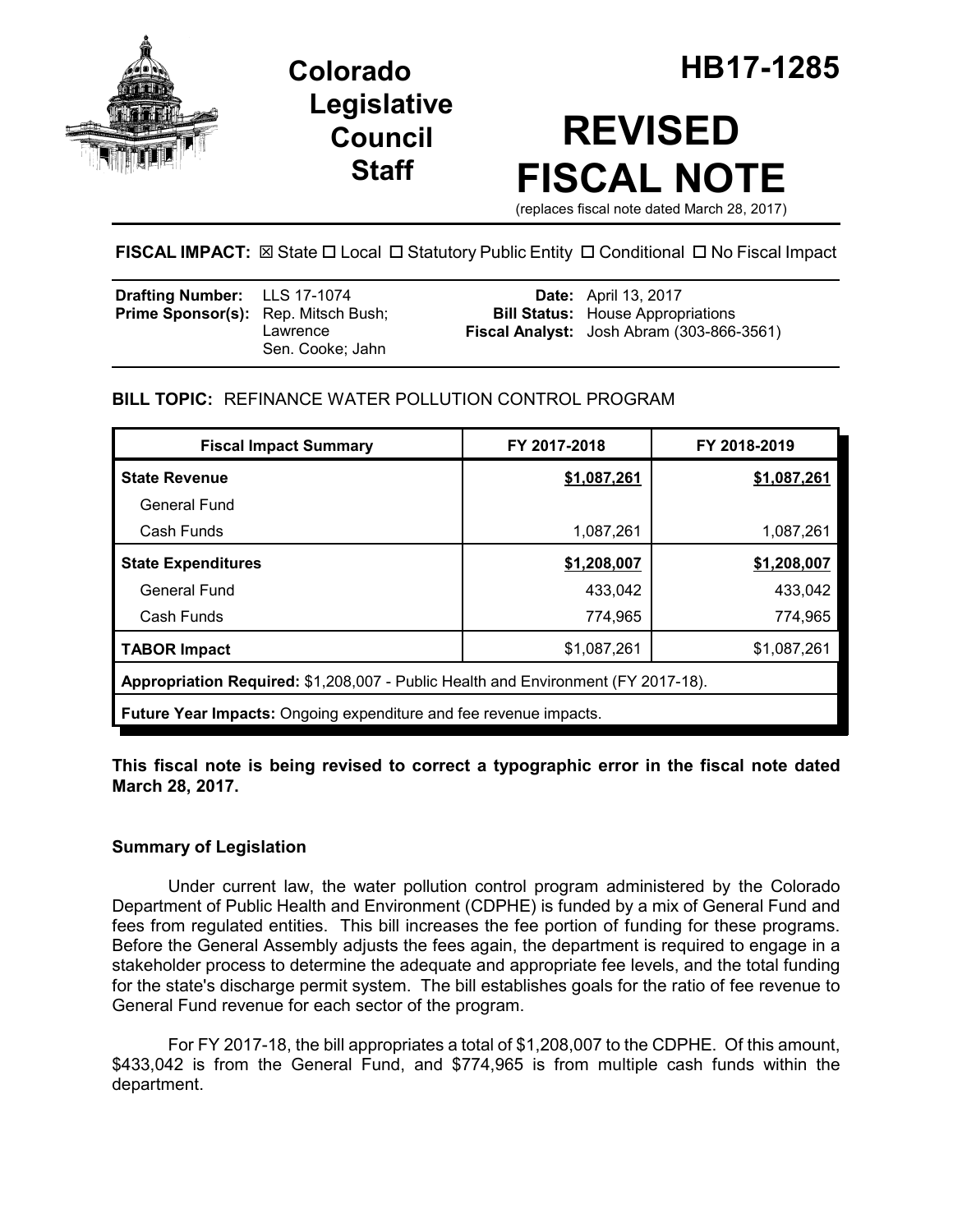Page 2

# Page 2<br>April 13, 2017 **HB17-1285**

#### **Background**

Legislation passed in the 2016 session (House Bill 16-1413) repealed the single fund used by CDPHE to deposit water pollution control fees and replaced it with multiple cash funds dedicated to each sector in the water pollution control program. That law also transferred the unreserved balance of \$1,208,007 from the Water Quality Improvement fund to the General Fund. For FY 2016-17, the transferred balance was appropriated back to the separate cash funds in amounts calculated to support each sector. That appropriation was intended as a one-time General Fund transfer to support the program due to insufficient fee revenue. The CDPHE was required to conduct a stakeholder process regarding fee setting and report to the Joint Budget Committee (JBC) prior to the 2017 legislative session.

The additional appropriations contained in this bill will allow the department to maintain water quality control operations at current levels. The funding addresses a revenue shortfall. Without this additional funding, the department estimates it will be unable to maintain current levels of operation through FY 2017-18 and beyond. If this occurs, the estimated reduction in fee revenue and expenditures is equivalent to the appropriation contained in the bill, \$1,208,007, and a corresponding reduction of approximately 9.5 FTE.

#### **State Revenue**

*For FY 2017-18 and FY 2018-19, the bill increases cash funds revenue from fees by \$1,087,261 per year.* Fees are increased for multiple permitting functions across several sectors of the clean water program. Table 1 estimates the percentage and dollar increase for the sectors with fee increases for the next two fiscal years.

| Table 1. Fee Revenue Under HB 17-1285 FY 2017-18 and FY 2018-19 |                                      |                                              |  |  |  |  |
|-----------------------------------------------------------------|--------------------------------------|----------------------------------------------|--|--|--|--|
| <b>Clean Water Sector</b>                                       | <b>Total Percent</b><br>Fee Increase | <b>Annual Dollar</b><br>Amount Fee Increase* |  |  |  |  |
| Commerce and Industry                                           | 61%                                  | \$602,129                                    |  |  |  |  |
| Construction                                                    | $0\%$                                | 0                                            |  |  |  |  |
| <b>Municipal Storm Sewer</b>                                    | 30%                                  | 42,923                                       |  |  |  |  |
| Pesticides                                                      | 2%                                   | 213                                          |  |  |  |  |
| <b>Public and Private Utilities</b>                             | 22%                                  | 437,996                                      |  |  |  |  |
| <b>Water Quality Certification</b>                              | 2%                                   | 4,000                                        |  |  |  |  |
| <b>TOTAL</b>                                                    |                                      | \$1,087,261                                  |  |  |  |  |

*Fee calculations are estimated with incomplete information contained in the CDPHE's FY 2017-18 budget request. This table will be updated as complete information is obtained.*

#### **TABOR Impact**

This bill increases state cash fund revenue from fees, which will increase the amount of money required to be refunded under TABOR for FY 2017-18 and FY 2018-19. TABOR refunds are paid out of the General Fund. TABOR refund obligations are not expected for FY 2016-17.